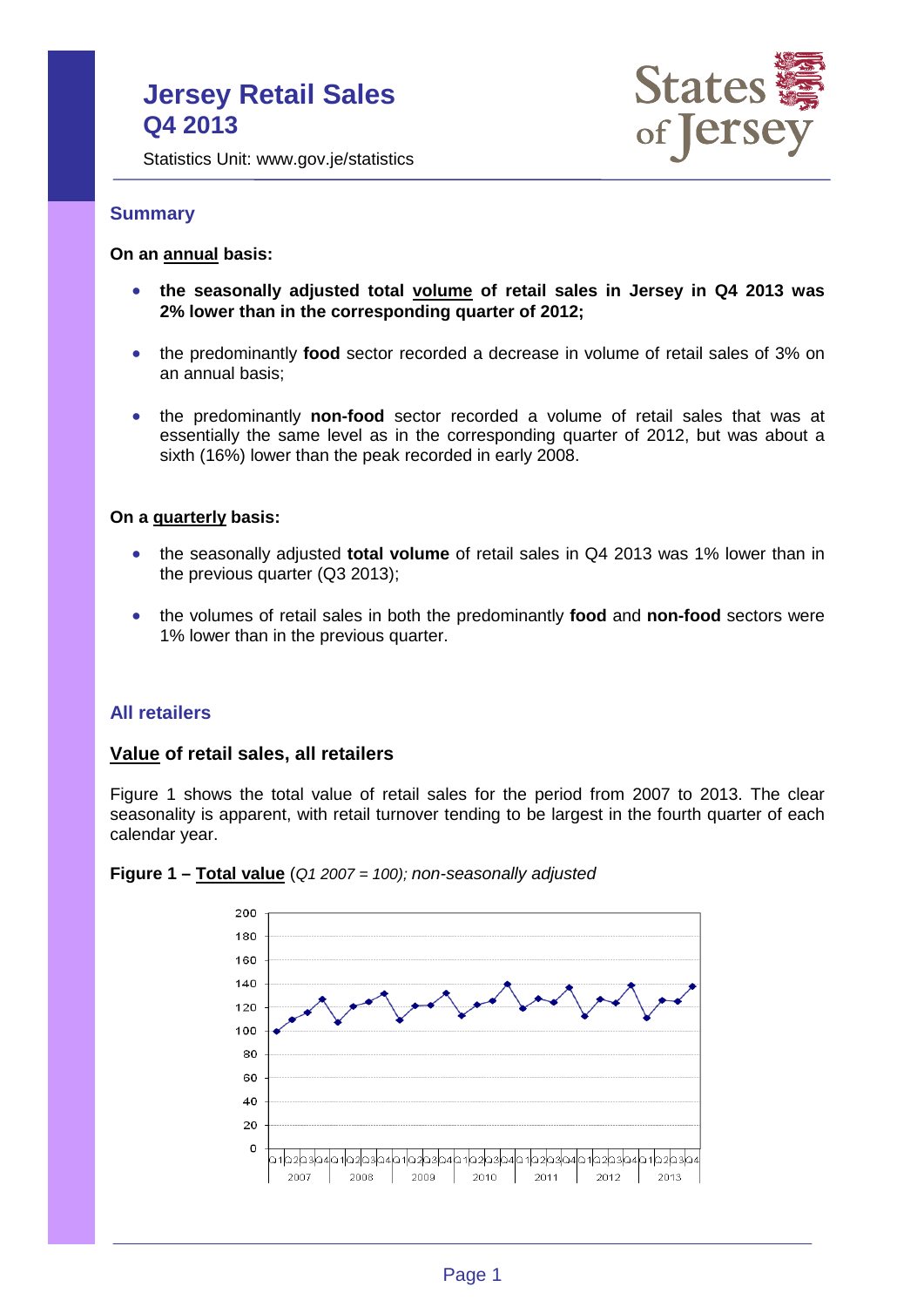Comparing the same quarter in a given year with that of a year earlier (Figure 2) shows that each of the last six quarters (since Q3 2012) has seen the total value of retail sales being essentially flat on an annual basis, with annual percentage changes of between  $\pm 1\%$ .

The total value of retail sales in Jersey in calendar year 2013 (excluding the motor trades see Notes) was approximately £710 million.



**Figure 2 – Total Value: annual percentage change** [1](#page-1-0) ; *seasonally adjusted*

On a quarterly basis, the seasonally adjusted total value of retail sales has been essentially flat (to within  $\pm$  1%) for the last eighteen months, since Q2 2012 (see Annex Table A1).

## **Volume of retail sales, all retailers**

The volume index series<sup>[2](#page-1-1)</sup> is derived from the value series by use of deflators<sup>[3](#page-1-2)</sup> which remove the effect of price changes. The seasonally adjusted total volume index, from which seasonal and calendar effects are also removed, is shown in Figure 3a.

**Figure 3a – Total Volume**; (*Q1 2007 = 100); seasonally adjusted*



On a quarterly basis, the seasonally adjusted total volume of retail sales has seen a marginally downward trend during the last eighteen months, since Q2 2012 (see Figure 3a). The total volume of retail sales in the latest quarter (Q4 2013) was 1% lower than in the previous quarter (Q3 2013).

 $1$  Annual percentage changes shown as labels in figures are rounded to the nearest integer.

<span id="page-1-1"></span><span id="page-1-0"></span><sup>&</sup>lt;sup>2</sup> A volume index is an average of the proportionate changes in the quantities of a specified set of goods between two periods of  $\lim_{3}$ .

<span id="page-1-2"></span><sup>3</sup> The deflators used are a weighted combination of the relevant section level indices of the Retail Prices Index (RPI). Following the recent methodological changes incorporated in the Retail Sales publication produced by the UK Office for National Statistics, the price deflators applied are harmonic means of the corresponding RPI section indices.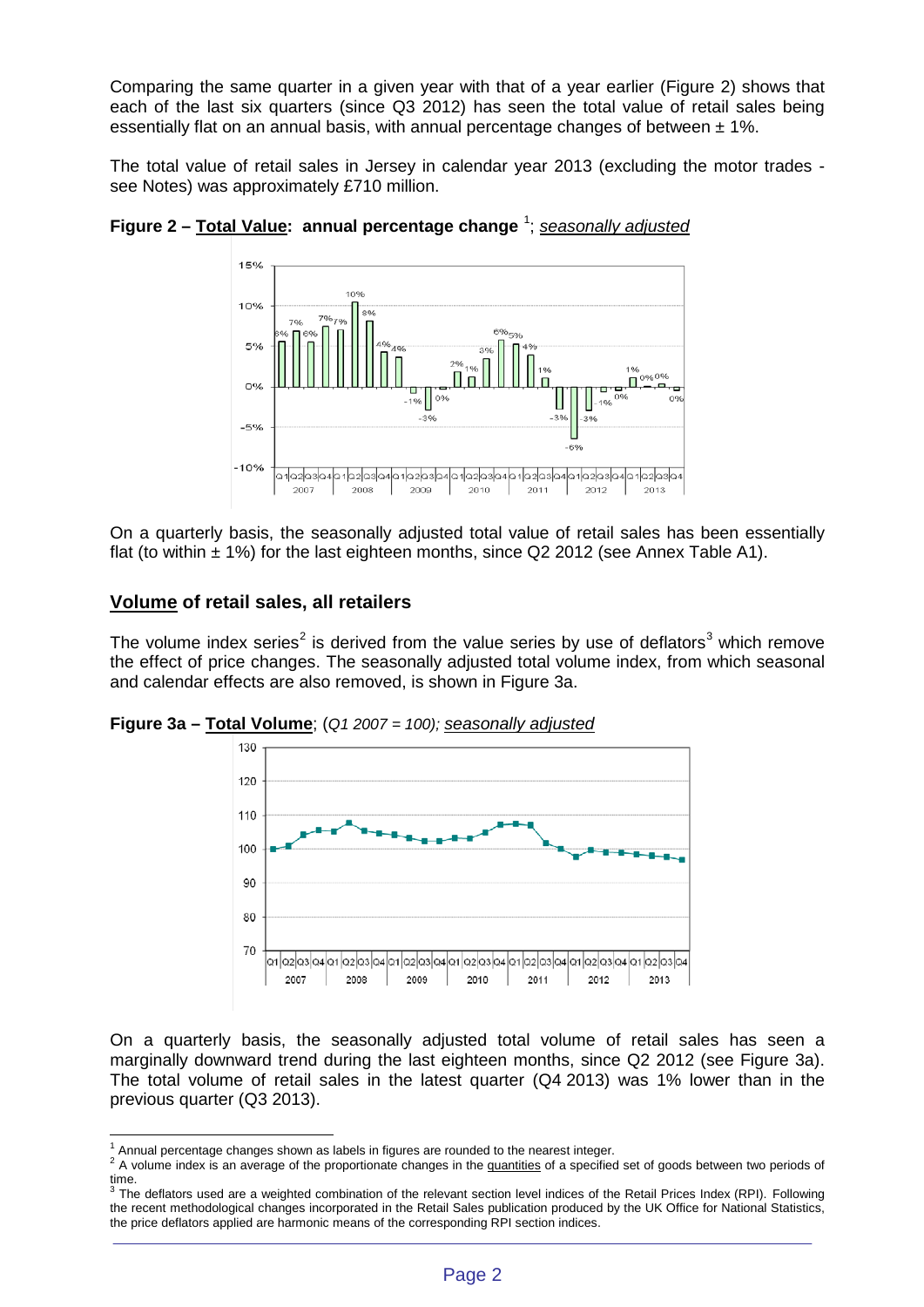On an annual basis, the total volume of retail sales in the latest quarter, Q4 2013, was 2% lower than in the corresponding quarter of 2012 (see Figure 3b).

**Figure 3b – Total Volume: annual percentage change**; *seasonally adjusted*



# **Sector summaries**

The "Predominantly food" sector is comprised of supermarkets, convenience stores and other small food stores. The "Predominantly non-food" sector is comprised of three sub-categories: Household goods; Textiles, clothing and footwear; and Non-food specialised stores.

The survey returns within each sub-category are analysed separately and then aggregated to produce value and volume estimates for each sector.

## **Value of retail sales (seasonally adjusted)**

The total value of retail sales in predominantly **food** stores saw annual rates of increase of between 3% and 10% during the four-year period from mid-2007 to mid-2011; since then, the annual rates of increase have been smaller (see Figure 4a). The most recent quarter, Q4 2013, saw the total value of retail sales in predominantly food stores at essentially the same level as a year earlier, Q4 2012.





Page 3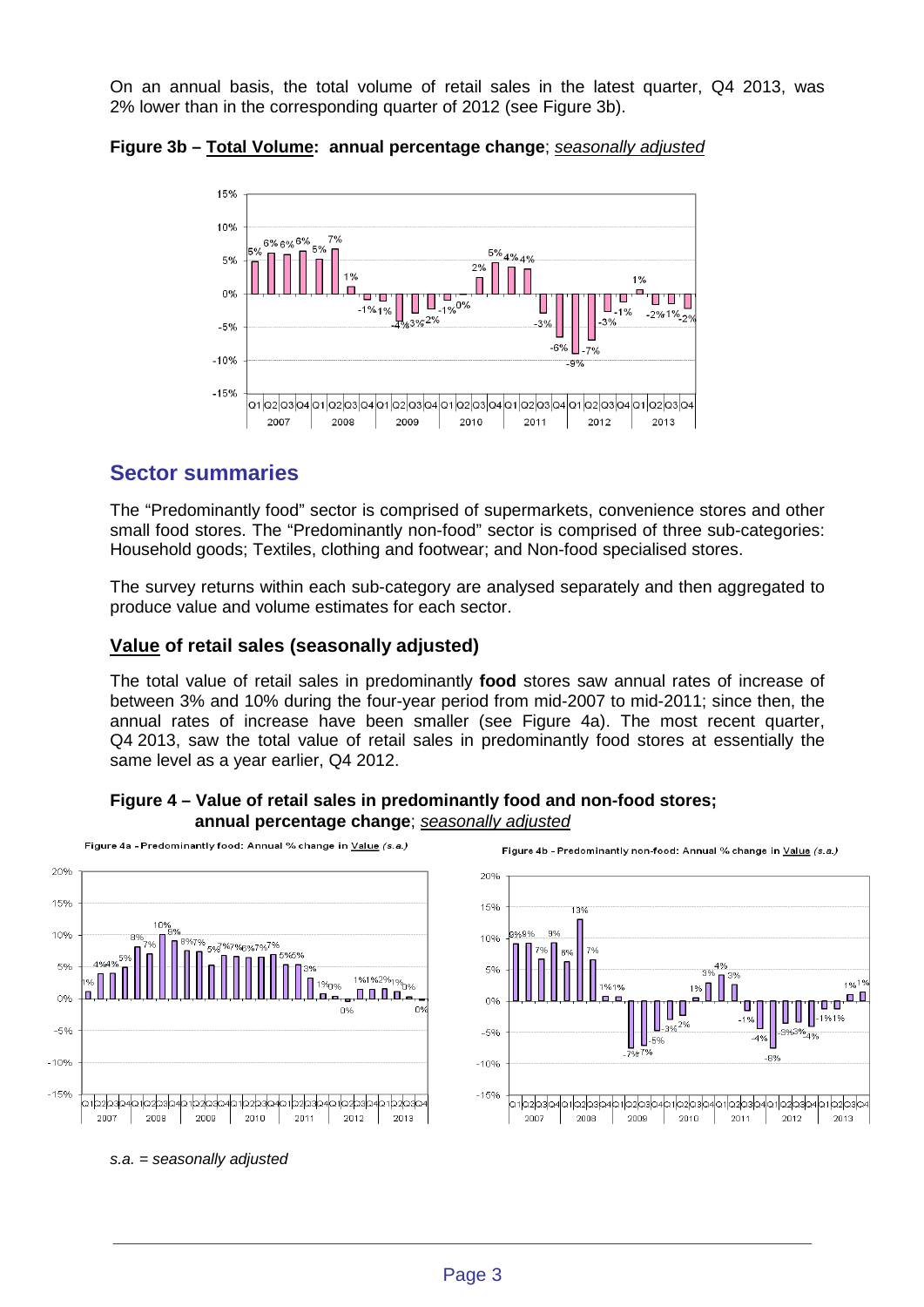After declining on an annual basis from mid-2011 to mid-2013, the predominantly **non-food**  sector saw small increases in total value on an annual basis in each of the last two quarters of 2013 (see Figure 4b).

## **Volume of retail sales (seasonally adjusted)**

On a quarterly basis, the total volume of retail sales in predominantly **food** stores in Q4 2013 was 1% lower than in the previous quarter, Q3 2013 - see Figure 5a and Appendix Table A1.

On an annual basis, the total volume of retail sales in predominantly **food** stores was 3% lower than in the corresponding quarter of 2012 (see Figure 6a).

**Figure 5 – Volume indices of retail sales in predominantly food and non-food stores;** *seasonally adjusted*



On a quarterly basis, the total volume of retail sales in predominantly **non-food** stores in Q4 2013 was 1% lower than in Q3 2013 (see Figure 5b).

## **Figure 6 – Volume of retail sales in predominantly food and non-food stores; annual percentage change**; *seasonally adjusted*



#### *s.a. = seasonally adjusted*

On an annual basis, the total volume of retail sales in predominantly **non-food** stores in Q4 2013 was at essentially the same level as a year earlier, in Q4 2012 (see Figure 6b), but was about a sixth (16%) lower than the peak recorded in Q2 2008 (see Figure 5b).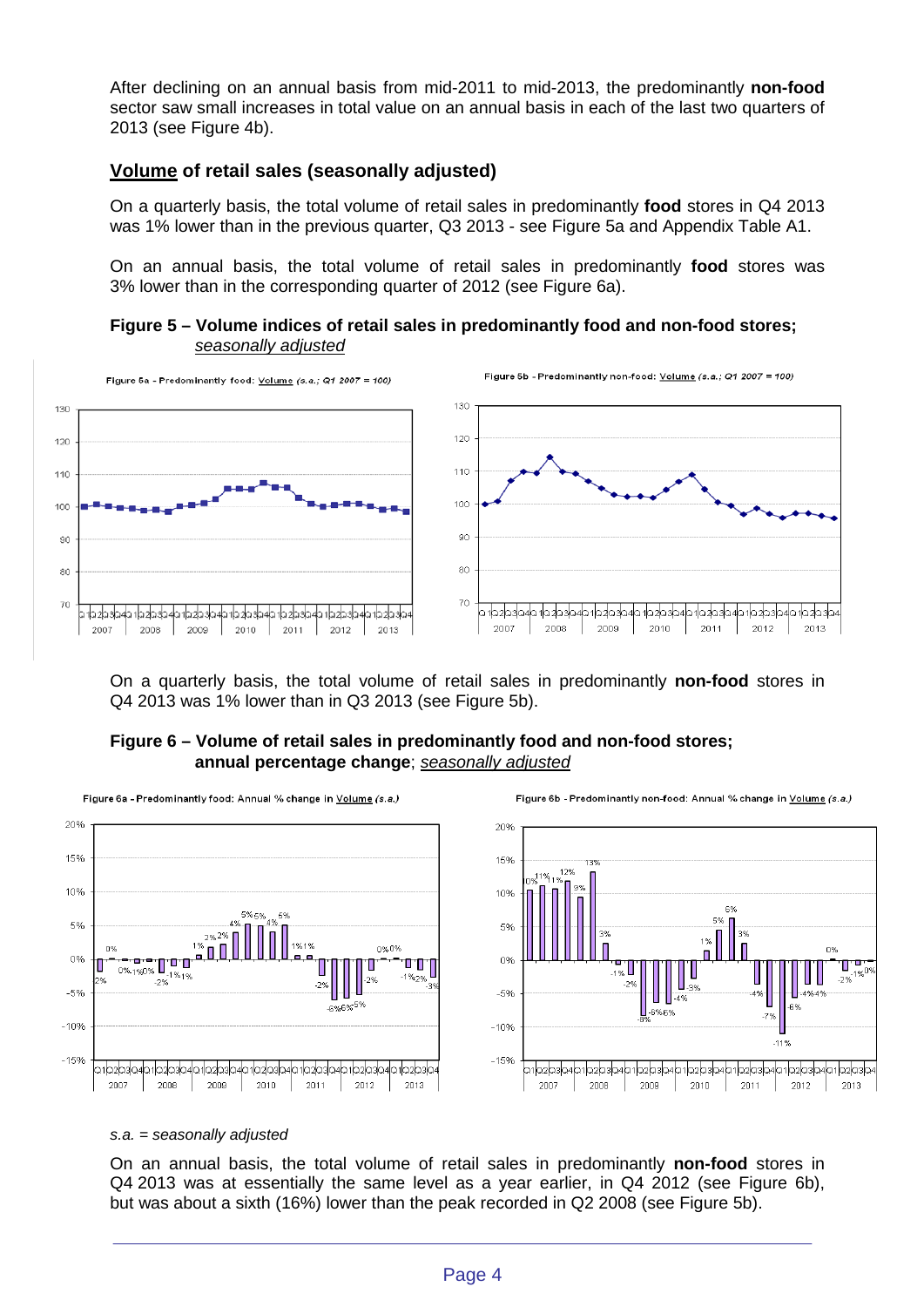## **Appendix Value: Non-seasonally adjusted and seasonally adjusted (Q1 2007 = 100)**

| Volume: Seasonally adjusted (Q1 2007 = 100) |  |
|---------------------------------------------|--|
|---------------------------------------------|--|

|            | <b>Value Non-Seasonally Adjusted</b> |                       |                           | <b>Value Seasonally Adjusted</b> |                       |                           | <b>Volume Seasonally Adjusted</b> |                       |                                  |
|------------|--------------------------------------|-----------------------|---------------------------|----------------------------------|-----------------------|---------------------------|-----------------------------------|-----------------------|----------------------------------|
|            | All<br>Retail                        | Predominantly<br>Food | Predominantly<br>Non-Food | All<br>Retail                    | Predominantly<br>Food | Predominantly<br>Non-Food | <b>All</b><br>Retail              | Predominantly<br>Food | <b>Predominantly</b><br>Non-Food |
| Q1 2005    | 87.6                                 | 92.1                  | 84.2                      | 88.0                             | 93.0                  | 84.2                      | 90.1                              | 100.2                 | 82.6                             |
| Q2 2005    | 98.6                                 | 102.7                 | 95.6                      | 90.5                             | 95.7                  | 86.7                      | 92.1                              | 101.0                 | 85.5                             |
| Q3 2005    | 101.6                                | 105.1                 | 99.0                      | 90.8                             | 97.3                  | 86.0                      | 91.9                              | 101.3                 | 84.8                             |
| Q4 2005    | 110.0                                | 104.2                 | 114.4                     | 92.8                             | 98.3                  | 88.8                      | 93.3                              | 101.3                 | 87.4                             |
| Q1 2006    | 94.5                                 | 98.3                  | 91.6                      | 94.7                             | 98.9                  | 91.6                      | 95.3                              | 101.8                 | 90.5                             |
| Q2 2006    | 102.8                                | 105.4                 | 100.9                     | 94.4                             | 98.5                  | 91.4                      | 95.1                              | 100.7                 | 90.9                             |
| Q3 2006    | 109.8                                | 106.5                 | 112.2                     | 98.2                             | 99.1                  | 97.5                      | 98.4                              | 100.4                 | 96.9                             |
| Q4 2006    | 117.9                                | 105.8                 | 127.0                     | 99.1                             | 99.8                  | 98.5                      | 99.2                              | 100.3                 | 98.3                             |
| Q1 2007    | 100.0                                | 100.0                 | 100.0                     | 100.0                            | 100.0                 | 100.0                     | 100.0                             | 100.0                 | 100.0                            |
| Q2 2007    | 109.8                                | 109.3                 | 110.2                     | 100.9                            | 102.4                 | 99.9                      | 100.9                             | 100.8                 | 101.0                            |
| Q3 2007    | 115.8                                | 110.4                 | 119.8                     | 103.6                            | 103.0                 | 104.1                     | 104.2                             | 100.2                 | 107.2                            |
| Q4 2007    | 127.0                                | 111.1                 | 138.8                     | 106.4                            | 104.7                 | 107.8                     | 105.6                             | 99.7                  | 109.9                            |
| Q1 2008    | 107.3                                | 108.7                 | 106.2                     | 107.1                            | 108.1                 | 106.3                     | 105.3                             | 99.7                  | 109.5                            |
| Q2 2008    | 121.1                                | 116.4                 | 124.6                     | 111.5                            | 109.6                 | 112.9                     | 107.7                             | 98.8                  | 114.4                            |
| Q3 2008    | 124.9                                | 121.2                 | 127.7                     | 112.0                            | 113.5                 | 111.0                     | 105.4                             | 99.2                  | 110.0                            |
| Q4 2008    | 131.9                                | 120.3                 | 140.5                     | 111.0                            | 114.2                 | 108.6                     | 104.7                             | 98.5                  | 109.3                            |
| Q1 2009    | 109.2                                | 118.6                 | 102.3                     | 111.0                            | 116.3                 | 107.0                     | 104.2                             | 100.3                 | 107.1                            |
| Q2 2009    | 121.3                                | 124.1                 | 119.2                     | 110.7                            | 117.7                 | 104.5                     | 103.3                             | 100.5                 | 105.0                            |
| Q3 2009    | 122.1                                | 128.1                 | 117.6                     | 108.8                            | 119.5                 | 103.2                     | 102.4                             | 101.3                 | 103.0                            |
| Q4 2009    | 132.2                                | 128.2                 | 135.1                     | 110.6                            | 121.9                 | 103.5                     | 102.3                             | 102.4                 | 102.3                            |
| Q1 2010    | 113.0                                | 127.1                 | 102.6                     | 113.0                            | 124.0                 | 103.9                     | 103.3                             | 105.6                 | 102.6                            |
| Q2 2010    | 122.5                                | 132.6                 | 115.0                     | 112.1                            | 125.3                 | 102.2                     | 103.2                             | 105.5                 | 102.1                            |
| Q3 2010    | 125.6                                | 134.4                 | 119.1                     | 112.6                            | 127.3                 | 103.7                     | 104.9                             | 105.5                 | 104.5                            |
| Q4 2010    | 139.7                                | 139.7                 | 139.7                     | 117.0                            | 130.4                 | 106.6                     | 107.2                             | 107.6                 | 107.0                            |
| Q1 2011    | 119.2                                | 132.6                 | 109.3                     | 119.0                            | 130.7                 | 108.2                     | 107.4                             | 106.1                 | 109.0                            |
| Q2 2011    | 127.7                                | 141.2                 | 117.7                     | 116.5                            | 132.0                 | 104.8                     | 107.1                             | 106.1                 | 104.7                            |
| Q3 2011    | 124.1                                | 137.5                 | 114.1                     | 113.8                            | 131.4                 | 102.2                     | 101.9                             | 102.9                 | 100.7                            |
| Q4 2011    | 137.3                                | 140.9                 | 134.6                     | 113.8                            | 131.5                 | 101.9                     | 100.2                             | 101.1                 | 99.5                             |
| Q1 2012    | 112.7                                | 129.0                 | 100.6                     | 111.4                            | 131.2                 | 100.1                     | 97.8                              | 100.0                 | 97.0                             |
| Q2 2012    | 127.0                                | 141.0                 | 116.6                     | 113.1                            | 131.6                 | 101.2                     | 99.7                              | 100.5                 | 98.8                             |
| Q3 2012    | 124.1                                | 138.8                 | 113.1                     | 113.1                            | 133.4                 | 98.8                      | 99.2                              | 101.2                 | 97.1                             |
| Q4 2012    | 138.8                                | 148.8                 | 131.4                     | 113.3                            | 133.4                 | 97.8                      | 99.0                              | 101.2                 | 95.9                             |
| Q1 2013    | 111.2                                | 129.8                 | 97.4                      | 112.7                            | 133.3                 | 98.9                      | 98.5                              | 100.2                 | 97.2                             |
| Q2 2013    | 126.4                                | 139.0                 | 117.0                     | 113.2                            | 133.0                 | 100.0                     | 98.1                              | 99.2                  | 97.3                             |
| Q3 2013(r) | 125.1                                | 139.8                 | 114.1                     | 113.5                            | 133.8                 | 99.8                      | 97.8                              | 99.6                  | 96.5                             |
| Q4 2013    | 138.0                                | 147.5                 | 130.9                     | 112.8                            | 133.1                 | 99.2                      | 96.9                              | 98.5                  | 95.8                             |

(r) revised: some estimates for Q3 2013 shown in Table A1 have been revised compared with the previous publication due to the provision of more recent manpower data and a modified method of seasonal adjustment;